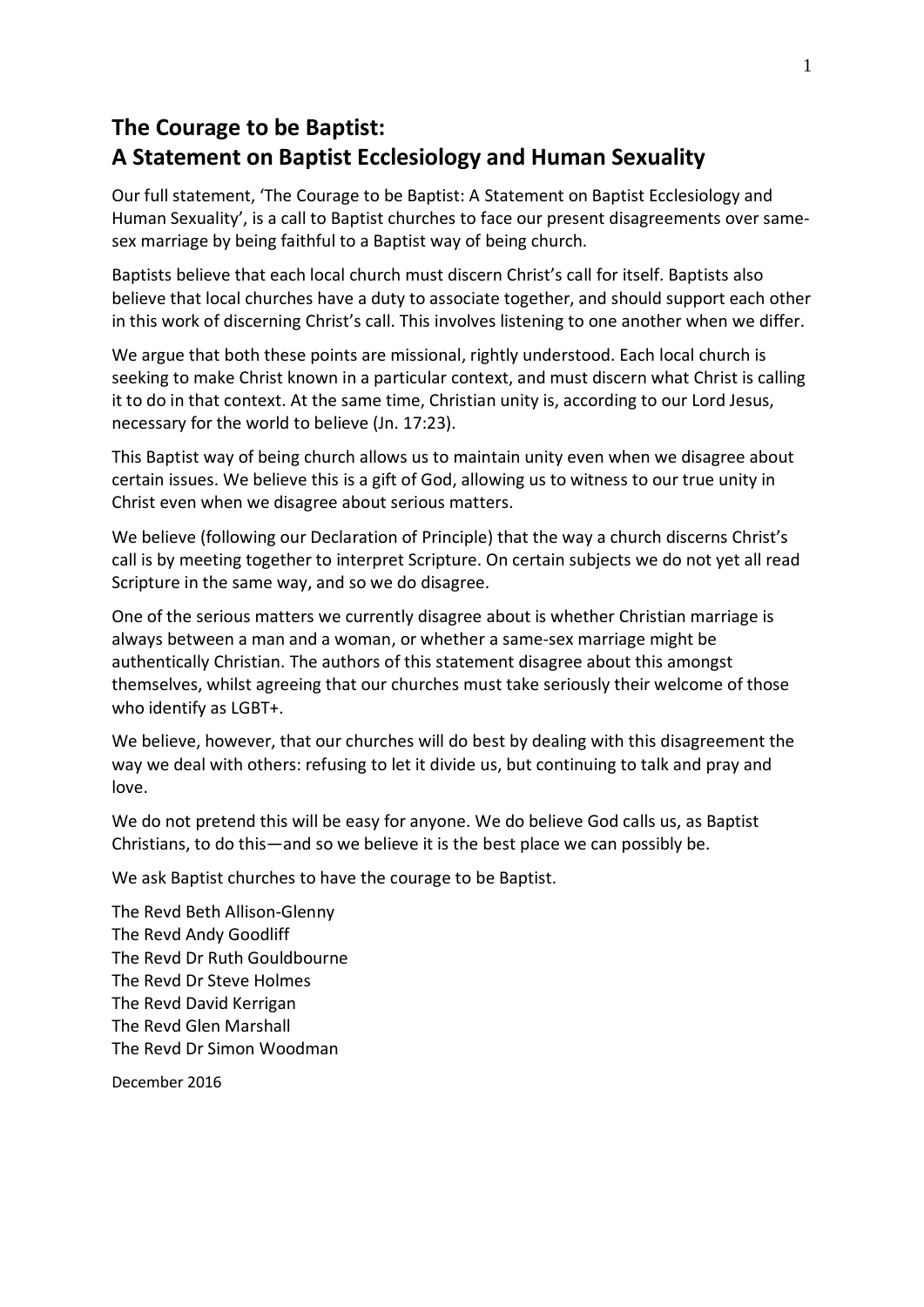#### *1. Preamble*

<u>.</u>

Every Western denomination is struggling with ethical questions about human sexuality. The authors of this statement do not pretend to have the solution to those questions; indeed, we disagree amongst ourselves on them. We do agree that Baptist churches, associations, and unions will respond best by having the courage to be faithful to who we are called to be: faithfully Christian and faithfully Baptist. Such faithfulness has often served us well in other debates in the past, $1$  and will, we trust, serve us equally well when different disagreements arise in the future.

We see in the very fact that we are struggling with questions that seem intractable an opportunity, a call, even perhaps a gift from God. Those of us in the Baptist movement in the West today have the chance to rediscover the ways of walking together under the rule of Christ<sup>2</sup> that made us, as Baptists, what we are. We have been given the possibility—and the responsibility—of living out the Baptist vision before the world and before the other churches. We need to grasp this opportunity, and show that we are Christians by our love for one another.

The authors of this statement believe that in our Baptist way of being church, we have something to declare, a vision of how God's people and God's churches can be together that is truly gospel-shaped, that models unity in disagreement in a world that struggles to believe that unity can exist without uniformity. We dare to hope that living differently could be a powerful witness to the truth of the gospel.

In the Declaration of Principle of the Baptist Union of Great Britain we find an expression of what God calls us to be and to do. All that follows in this statement is an outworking of that calling. We will navigate our current disagreements well if we can only dare to be faithful to God's call to us as Baptist Christians expressed in the DoP.

What follows is not intended as criticism. Rather, it is a summons—we believe possibly a prophetic summons—to face our disagreements and divisions not with fear, or with unBaptist attempts to assert control, or by deferring to expertise or authority, but in love, in fellowship, in association, in union, seeking together to know the mind of Christ, to walk together and watch over each other<sup>3</sup> even where we disagree, until such time as the Lord shall give us more light and truth.<sup>4</sup>

In the book of Acts we read of a crisis engulfing the infant church in Jerusalem: issues of poverty and justice and race coalesced into a problem that, humanly speaking, could have destroyed the body of Christ almost before it had begun. The apostles responded by refusing to allow a crisis to divert them from their proper calling, but also by acting swiftly.

<sup>&</sup>lt;sup>1</sup> Astute readers will pick up the many allusions in this text to events within our Baptist history. This is more than a literary flourish, rather it is an attempt to place today's events in the context of a Baptist people who have grappled with controversy before and made us the people we are today.  $2$  This phrase echoes language used in the 1644/6 London Confession article XLVII, which in turn

borrows the language from the 1596 (Separatist) *True Confession,* article 38.

 $3$  This is a common description of the shared responsibility of church members in Baptist history. <sup>4</sup> Seventeenth-century Baptist confessions often ended, or ended their preface, with this phrase.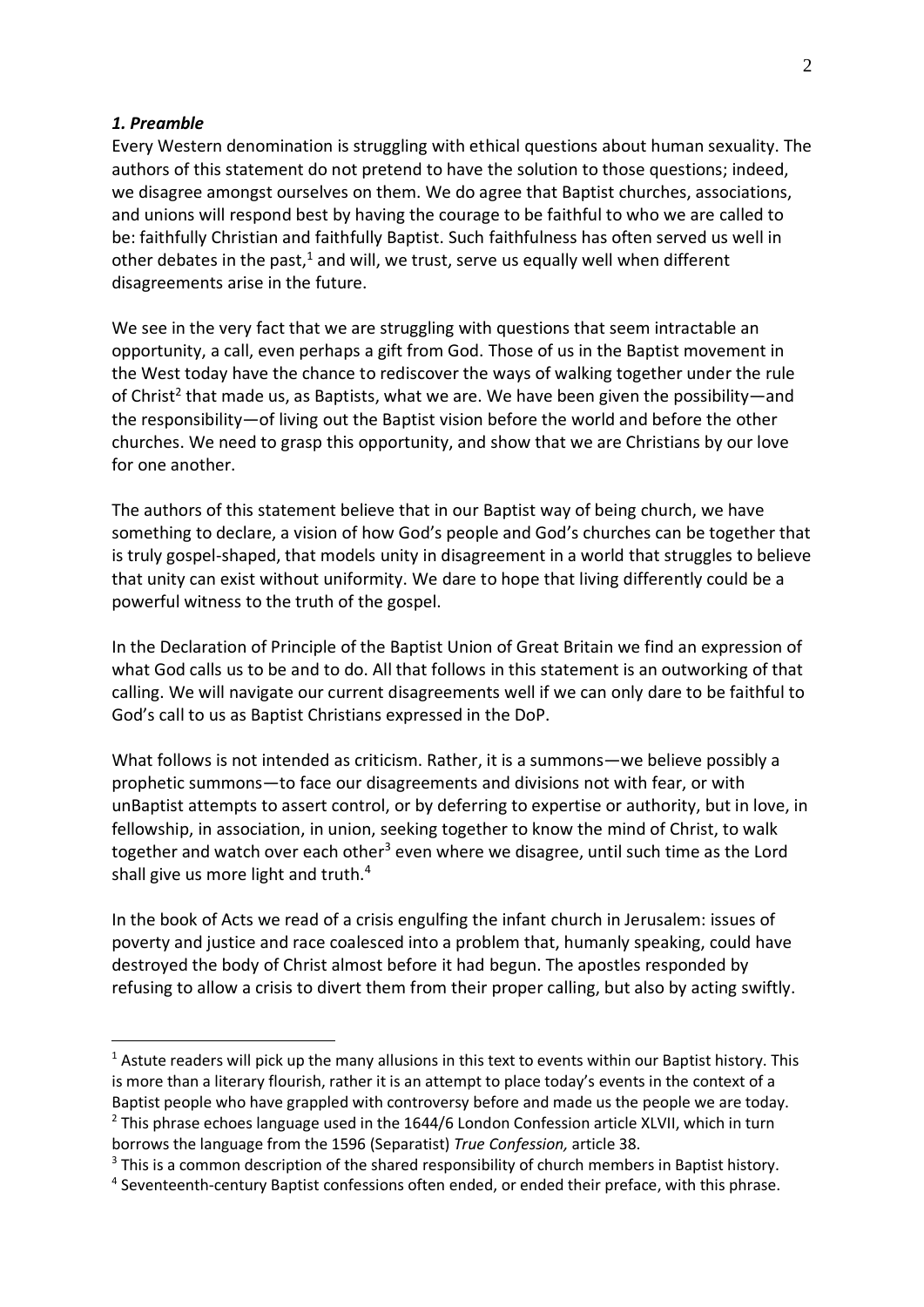The result was renewal and revival out of crisis and response, so that 'the word of God spread. The number of disciples … increased rapidly.' (Acts 6:7)

We challenge all Baptists to consider whether by responding to our present troubles in courageous faithfulness rather than fear, distrust, or contempt, we too might see the word of God spread and the number of disciples increase rapidly. In expecting great things of God, we can surely attempt great things for God.<sup>5</sup>

## *2. Affirmations and Consequences*

## *On the church: theological affirmations*

- 1. The church belongs to the triune God. Born again of water and the Holy Spirit, we are called together by the Father to become one with Christ.
- 2. Christ is the foundation of the church, its head and shepherd. Only in Christ Jesus can the church hold together (Eph. 2:21). In Christ Jesus, despite all our failure and faithlessness, the church does hold together.
- 3. The church is given life by the Holy Spirit, who also gives gifts to every member of the church, so that through each one of us the church may be built up, and we may all grow to be mature in Christ.
- 4. The church is sent into all the world to proclaim the good news and to work and pray for the coming of the Kingdom of God.
- 5. Because the church belongs to God, the gates of hell will not prevail against it.

## O*n the unity of the church: theological affirmations*

- 1. The church is one because Christ has one body and one bride; there is one Spirit who gives us new life, one hope to which we are called, one Lord, one faith, one baptism, one God and Father of all.
- 2. The unity of the church, then, is not based on shared agreement on disputed issues. Disagreement is a sadness and perhaps a scandal, but it is not a breach of unity.
- 3. This true unity of the church is a rebuke to our visible divisions and a summons to travel beyond them.
- 4. In prayer to the Father, Jesus asserted that our unity is the necessary basis of successful evangelism (Jn 17:23).

## *On the unity of the church: practical consequences*

<u>.</u>

- 1. Disagreement, particularly on practical issues, can lead to visible disunity; people who are committed to doing things differently will often end up doing things separately.
- 2. Our congregationalist ecclesiology allows us to maintain our union and association, and so our visible unity, even in the face of such practical disagreements. This is a strength and a treasure in our tradition; one that we believe is of God, and that is a prophetic witness of the love of Christ that breaks down every dividing wall.

<sup>&</sup>lt;sup>5</sup> The title of the sermon William Carey preached at the founding of (what is now) BMS World Mission was 'Expect great things from God; attempt great things for God!'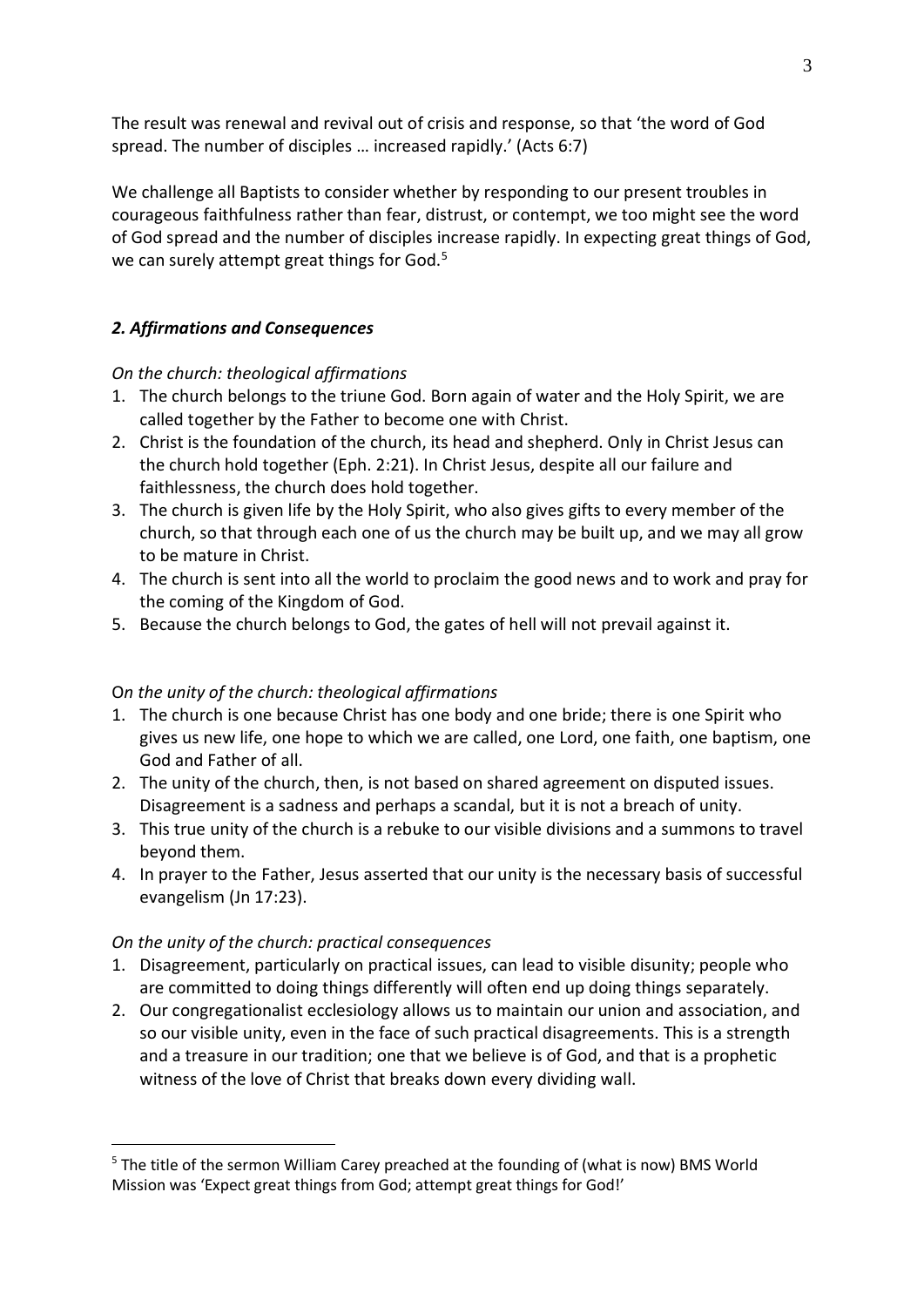- 3. If it is 'the duty of every disciple to ... take part in the evangelisation of the world'<sup>6</sup>, then it is the duty of every disciple to 'make every effort to keep the unity of the Spirit through the bond of peace' (Eph. 4:3). World evangelisation depends, in part at least, on our visible unity.
- 4. Maintaining visible and organisational unity even in the face of disagreement, then, is the Baptist way, a response to Christ's call, and necessary for mission.

#### *On local churches: theological affirmations*

- 1. God gathers disciples into churches, and makes covenant with us in churches. The call to grow in Christ is a call to grow together.
- 2. Each local congregation is gathered by God, has Christ as its head, and receives the gifts of the Spirit. Because of this, each local congregation is complete in itself.
- 3. Each local congregation is called to be in a particular mission context. It is called to so proclaim the gospel that it may be heard in the language of that place, and to so know its context so that it may work and pray for the coming of the Kingdom of God in that place.
- 4. The God-given liberty of each local congregation to interpret Christ's laws<sup>7</sup> is thus a missional imperative. We must always ask and keep on asking what must be said and done to make the gospel understandable and credible in the particular place where God has called us to serve.

#### *On local churches: practical consequences*

- *1.* The life of every local congregation is a contextual response to God's call to worship and mission, inexplicable apart from a knowledge of both the gospel and the particular context in which it is called to live and share the gospel.
- *2.* There is thus a proper respect to be given to the particular decisions of every local congregation; they should not be disparaged or challenged without good reason.
- *3.* Of course, local congregations can and do misunderstand or only partially understand their context, and can and do mishear the call of God; there is a proper provisionality and humility to all our decisions. We 'walk together in the ways of God, known or to be made known'. 8
- *4.* This provisionality should never, however, be an excuse for inaction. God calls us to follow boldly, to be energetic in the mission of Christ in the best ways that we can discern.

#### *On churches associating together: theological affirmations*

1. Each local congregation is called to walk together in love and fellowship with every other congregation which it can recognise as a true church of Christ.

1

<sup>6</sup> Clause 3 of the BUGB Declaration of Principle.

<sup>7</sup> Clause 1 of the BUGB Declaration of Principle.

<sup>&</sup>lt;sup>8</sup> A common phrase in Baptist church covenants and association agreements.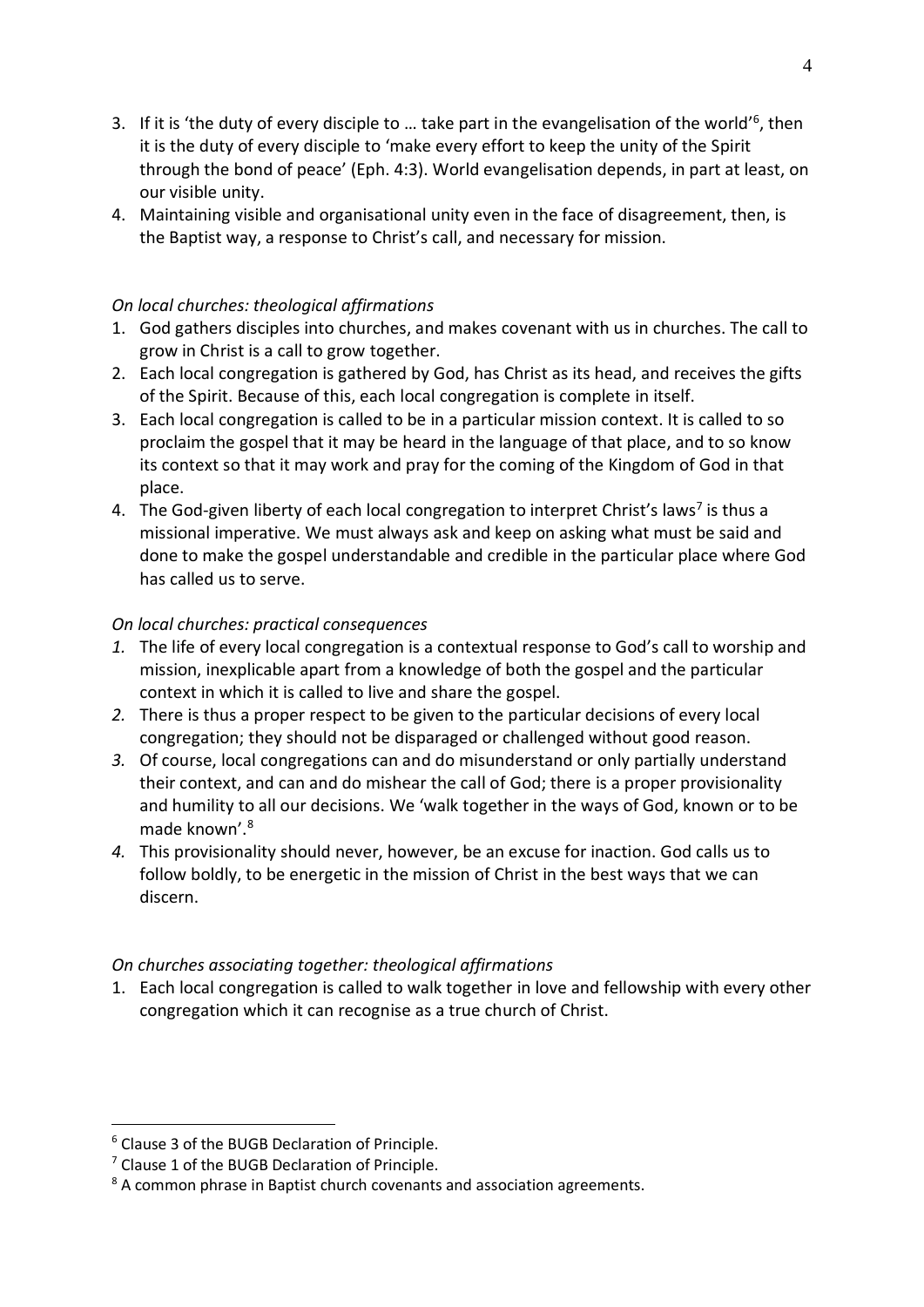- 2. Churches have the same responsibility towards each other in association as Christians do in the local church.<sup>9</sup>
- 3. It is therefore a Christian duty for churches to form structures—associations, networks, and unions—to express, facilitate, and further their relationships.
- 4. Associations, networks, and unions can have no formal authority over a local church; that belongs to Christ alone. This is a core Baptist conviction.

#### *On churches associating together: practical consequences*

- 1. The responsibility of associating is first of all a responsibility to know and to be known. The prayer, counsel, support, and rebuke that are the proper modes of associational life can only adequately be offered if lives are shared.
- 2. Association and Union life, then, should primarily be a facilitated practice of talking together in trust and love, with missional purpose. Local churches must know and love one another.
- 3. Associations and Unions can never take authority over a local church, but may and should offer support, challenge, and counsel to local churches as they develop their own response to Christ's call in their context.
- 4. Equally, the local church should welcome and take seriously the wisdom and counsel offered by Associations and Unions in its own deliberations.
- 5. Baptists have never been independents. The instinct to associate runs remarkably deep in our tradition and is very rarely refused, even when there has been hot dispute about the appropriate forms of association. It is not an authentically Baptist option to refuse to associate.

## *On the authority of Scripture: theological affirmations*

- *1.* Christ's ways are made known to us in God-breathed Scripture, which is 'useful for teaching, rebuking, correcting, and training in righteousness.' (2Tim. 3:16)
- *2.* 'Each Church has liberty, under the guidance of the Holy Spirit, to interpret and administer [Christ's] laws.'<sup>10</sup> Therefore, the primary context for hearing and understanding Scripture is the gathered local church.
- *3.* The task of Biblical interpretation is unfinished, and will remain unfinished until the Lord's return. 'The Lord hath yet more light and truth to break forth from his word.'<sup>11</sup>

#### *On the authority of Scripture: practical consequences*

1. That the task of Biblical interpretation is unfinished does not mean that the church cannot reach a settled place on certain issues: the affirmation of Christ's deity, or the repudiation of slavery, would be examples of settled issues.

<u>.</u>

<sup>&</sup>lt;sup>9</sup> This affirmation echoes the founding document of the Abingdon Baptist Association, from 1652: 'every church ought to manifest its care over other churches as fellow members of the same body of Christ in general do rejoice and mourne'.

<sup>&</sup>lt;sup>10</sup> BUGB Declaration of Principle, clause 1.

<sup>&</sup>lt;sup>11</sup> These words are found in George Rawson's nineteenth-century hymn, 'We limit not the truth of God'. They echo a sermon preached by John Robinson as the Pilgrim Fathers departed for America on the Mayflower. Robinson had been pastor of the sister church to the one led by Smyth and Helwys, and so his words reflect the understanding that led to the birth of the Baptist movement.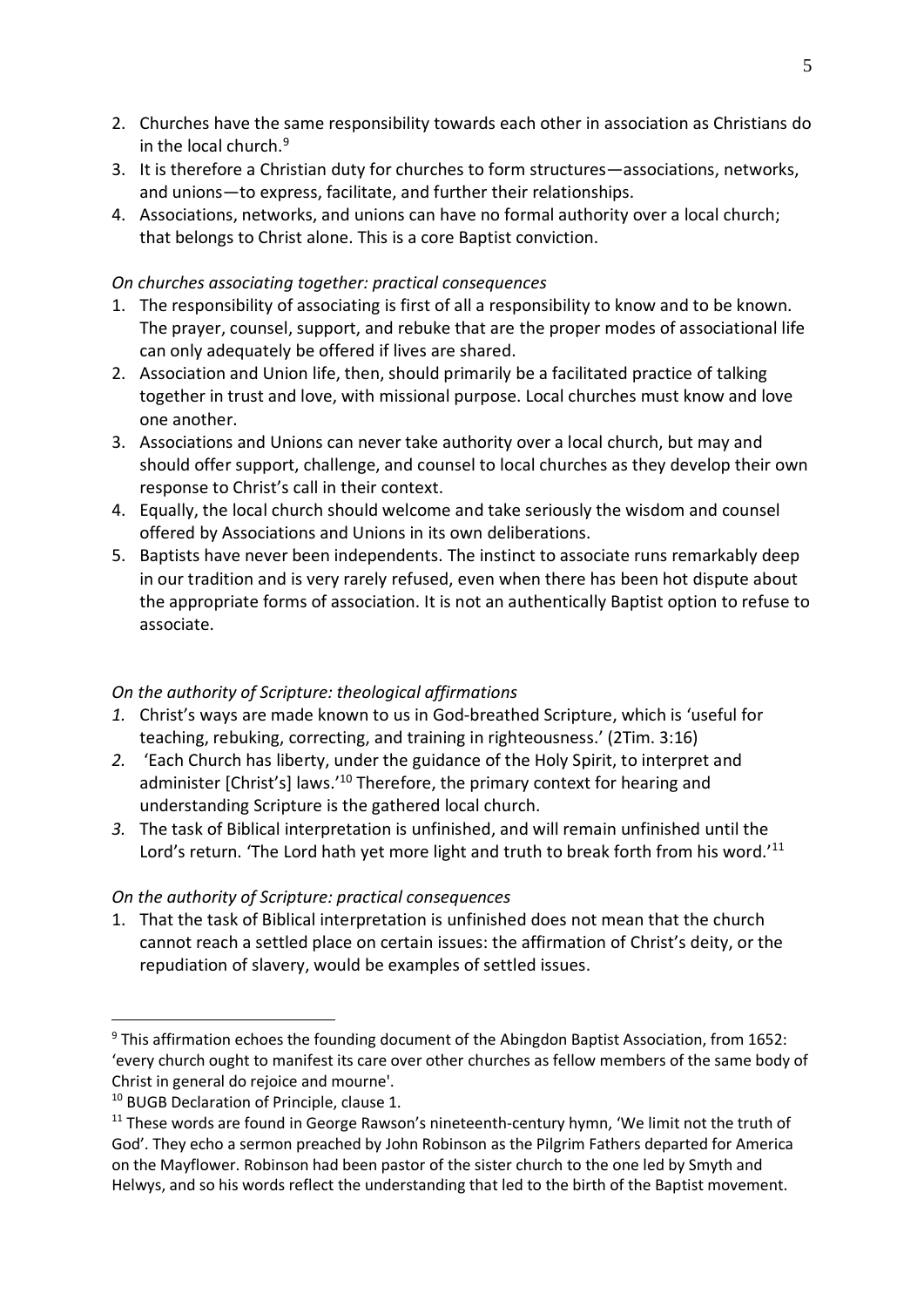- 2. How may we discern whether an issue is settled? Only when there are no credible arguments remaining to the contrary.
- 3. Groups of churches may nonetheless come to agreement that a particular issue is settled amongst them, even if still disputed in the wider church. Baptist churches unite around the claim that 'Christian Baptism is the immersion in water into the Name of the Father, the Son, and the Holy Spirit, of those who have professed repentance towards God and faith in our Lord Jesus Christ',<sup>12</sup> for instance.
- 4. We British Baptists have united around a minimal statement of shared principles and so modelled living together in unity and love despite differences. Because of this we live with a measure of disagreement on the interpretation of Scripture, even on issues that we have discerned as settled amongst us. We have, for example, affirmed the call of women to the ordained ministry or allowed the remarriage of divorcees, but not sought to disassociate churches that disagree on these points.

## *On human sexuality: theological affirmations*

- 1. No differently from any other aspect of our human existence, our sexuality is a good gift of God, created to be exercised in ways that glorify God.
- 2. No differently from any other aspect of our human existence, our sexuality is marred and distorted, tending to our destruction and the frustration of our divine calling.
- 3. No differently from any other aspect of our human existence, our response to the gospel call includes embracing patterns of life that discipline our sexuality, re-ordering our desires to conform us more and more to the pattern of Christ's perfect life.
- 4. No differently from any other aspect of our created existence, none of us can pretend to be without sin in the area of our sexuality, and there is full and free forgiveness in Christ for all our sexual failures.

## *On human sexuality: practical consequences*

- *1.* 'All have sinned and fall short of the glory of God...' (Rom. 3:23): we refuse any account of human sexuality that claims certain sexual desires, orientations, or relationships are unfallen or free from sin. Equally we refuse any account that judges certain sexual desires, orientations, or relationships to be peculiarly broken or sinful.
- *2.* '...being justified freely by his grace.' (Rom. 3:24): there is no place for prejudice in our churches; God's grace welcomes all people without distinction, whatever their sexuality.
- *3.* The peculiar contextual challenge we presently face is that questions of sexual ethics are magnified in importance on both sides of the debate. Where, at the extremes, some see a nightmare of a dangerous and perhaps devastating 'downgrade'<sup>13</sup> in morality, others have a dream of 'justice springing up in the desert and freedom ringing for all God's children'. <sup>14</sup> Both the fear and the hope grow from a desire to be more faithful to the ways of Christ as revealed in Scripture, and so both must be regarded with respect and empathy.
- *4.* There is no qualitative difference between disagreements on sexuality and (say) the ordination of women. Any refusal to follow Christ's laws is sin, by definition. We cannot

1

<sup>&</sup>lt;sup>12</sup> BUGB Declaration of Principle, clause 2.

 $13$  Recalling the language of Charles Haddon Spurgeon in his famous 1887 article.

 $14$  Recalling the language of Martin Luther King in his famous 'I have a dream' speech.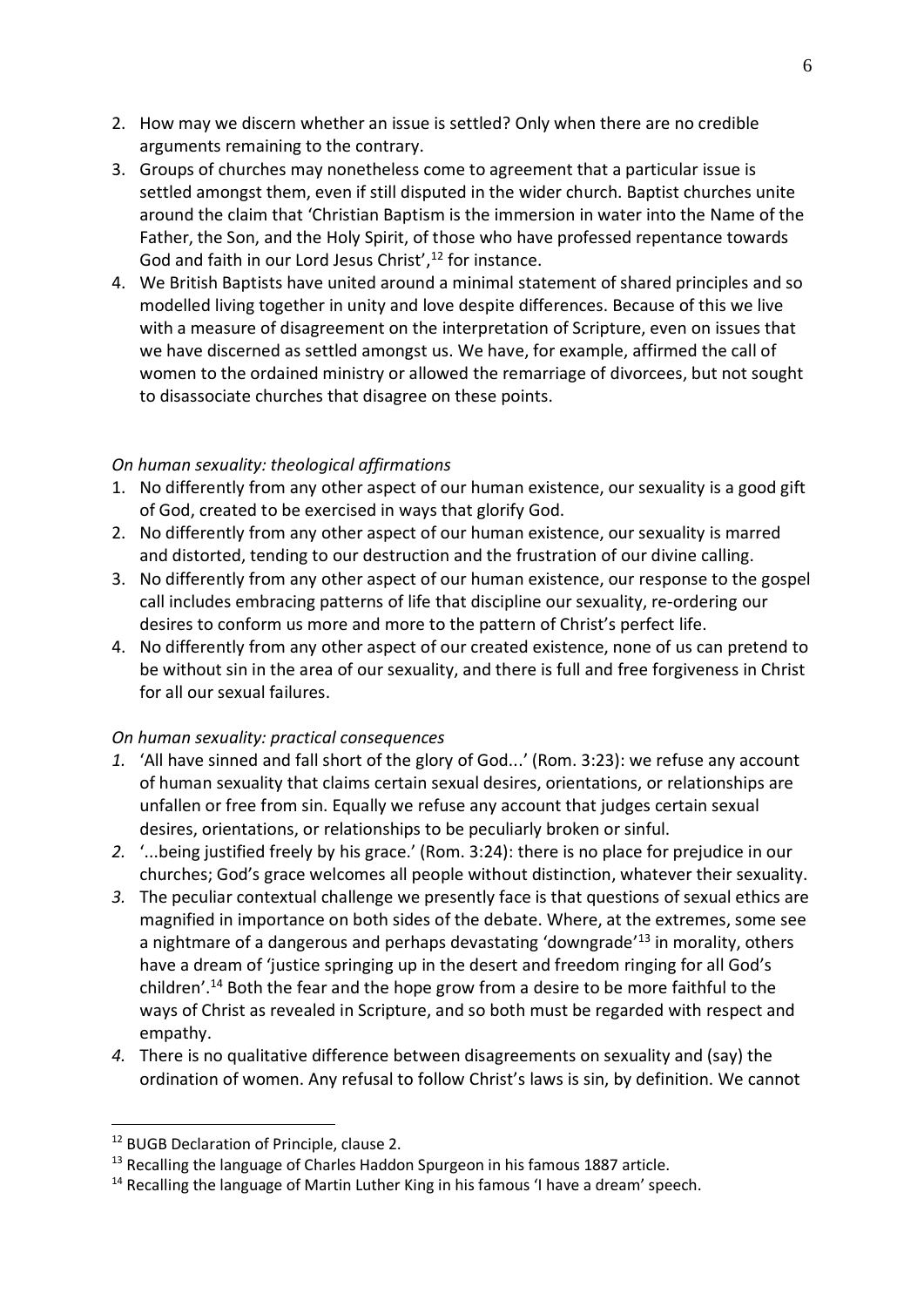relativise some practices we regard as disobedience to Christ by pretending they are merely 'matters of order' or the like.

- *5.* The introduction of laws permitting same-sex marriages in England, Wales, and Scotland in recent years has posed a particular challenge for our churches. Marriage is a Christian good, a way of ordering our lives according to the gospel; can same-sex marriage be so? Or does marriage, Christianly understood, depend so fundamentally on openness to procreation or on sexual difference that this is not possible? We cannot pretend that such questions are settled amongst us; rather, as a theologian of another tradition put it, we see 'a conversation waiting to begin'.<sup>15</sup>
- *6.* The broad unwillingness of churches in the majority world to countenance any movement on this aspect of sexual ethics places a further burden on us; we need to walk together in the ways of Christ with brothers and sisters from across the globe, taking seriously their perceptions, and asking them to take ours equally seriously.
- *7.* Every worthwhile position on Christian sexual ethics in the contemporary West will be in some measure agonised, troubled and unsettled. We are strangers in a strange land, the pilgrim people of God, and we cannot expect to be comfortable here.

## *3. A call to Baptist churches*

'What, then, shall we do?'

<u>.</u>

We cannot cry 'peace, peace', because there is no peace. We cannot pretend the specific question of churches registering for same-sex marriages will go away; nor will broader questions of how we respond to changing societal understandings of human sexuality. Nationally, and in many local areas, the question is unavoidable now; in other local areas it will inevitably become so in the next few years. There will continue to be gay and lesbian Christians in our churches, who need to be loved and guided in practices that tend to holiness just as straight Christians do. By God's grace, same-sex couples will continue to come to faith and will need to be discipled well.

We could seek to reach unity by imposing uniformity, tying the body of Christ to a procrustean bed to distort and dismember it until it fits our current (and of course deficient) understanding of what it should look like. The authors of this statement believe that any such attempt would be faithless and born of fear, a denial of our shared Baptist confession of how God calls us to live together.

We could give up on our associational structures and become independents, in the belief that what divides us is greater than what unites us. But what unites us is shared faith in and commitment to the active lordship of Jesus Christ; are our disputes about sexual ethics, however weighty they may be, really greater than that? To become independents, to despair of our associational structures, would again be faithless and fearful, and a denial of our shared Baptist confession of how God calls us to live together.

<sup>&</sup>lt;sup>15</sup> The title of a book by Oliver O'Donovan, reflecting on the debate over sexuality in the Church of England and the wider Anglican communion.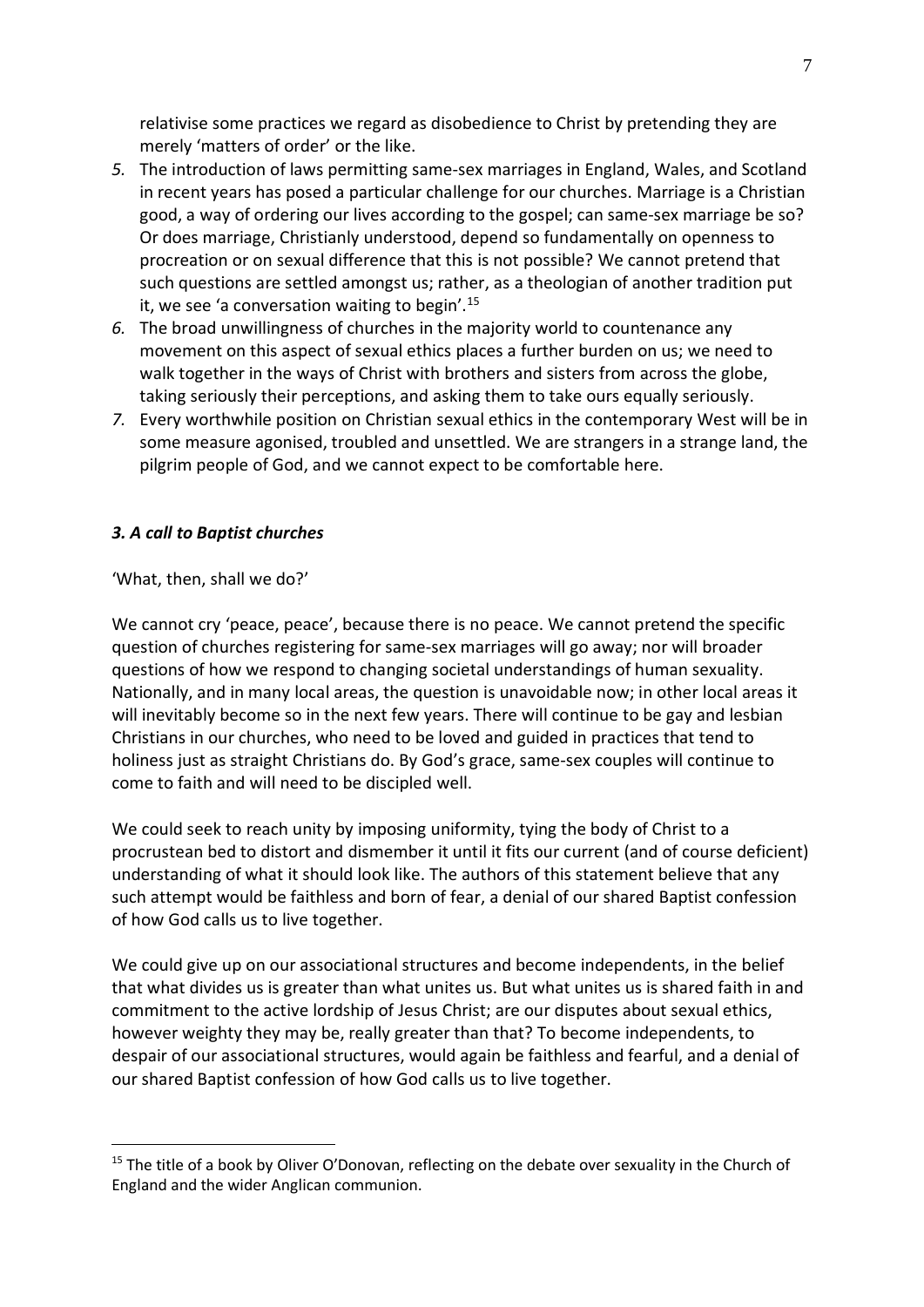The authors of this statement believe that the courageous and truly faithful response is to trust that the ways we believe God has called us to live together are adequate to this present crisis.

- We call for local churches to engage together much more deeply and honestly than before, so that we truly know and are known.
- We call for serious, open-ended, and respectful conversation, directed towards enriching our shared mission: this is our 'conversation waiting to begin'.
- We call for shared trust and good faith, a commitment to believe that those churches with whom we disagree take their positions out of a desire to shape life according to the gospel, and to follow faithfully the laws of Christ disclosed in Scripture.
- We call for a willingness to allow every church to follow its own discernment of Christ's call on its life, and a willingness on the part of every church to allow its discernment to be questioned and challenged by others.
- We call, rather simply, for Baptist churches to have the courage to be Baptist.

We do not pretend that this will be easy. It will be costly. It will take time and effort that could be given elsewhere. It will involve our churches making themselves vulnerable at deep points. It will require churches to live with tensions and disagreements that some will find close to unbearable. We believe, however, that however protracted, painful, and precarious this existence might be, it is in fact our only place of true safety and security, because it is the place where God is calling us to live.

There will be churches amongst us who believe the demands of justice for LGBT+ people are so urgent that they will wish to resist this call to conversation and co-existence; there will be other churches who believe their own contextual mission will be so compromised by any reexamination of marriage that they will also want to resist. We call both sets of churches to have patience with those churches that are not yet so certain, to walk with them and help them to know better Christ's ways, despite the cost that comes with such patience.

There may be other churches on either side who will be uninterested in further conversation because they cannot imagine how a position other than their own could be faithful or biblical. To such we say, gently but seriously, that the limits of your—or our imagination are not a good source of theological insight. The gospel call remains to be transformed by the renewing of our minds, to discover that sometimes, often, God gives more than we can imagine. The smallness of our imaginations can never be a reason to denigrate God's gifts.

Amongst the authors of this statement are some who believe that a properly Baptist engagement over sexual ethics will lead our churches to re-assert that male-female marriage is the only Christian way and others who believe that it will lead our churches to embrace same-sex marriage as a profoundly Christian option. We talk about these things in private, and (some of us) in very public spaces too. We do not expect to convince each other any time soon, but in maintaining our friendships, learning from each other, and discovering more of the missional contexts and biblical insights that make us advocates for our differing positions, we encourage each other to follow Christ more faithfully even as we disagree. This, we believe, is our Baptist way.